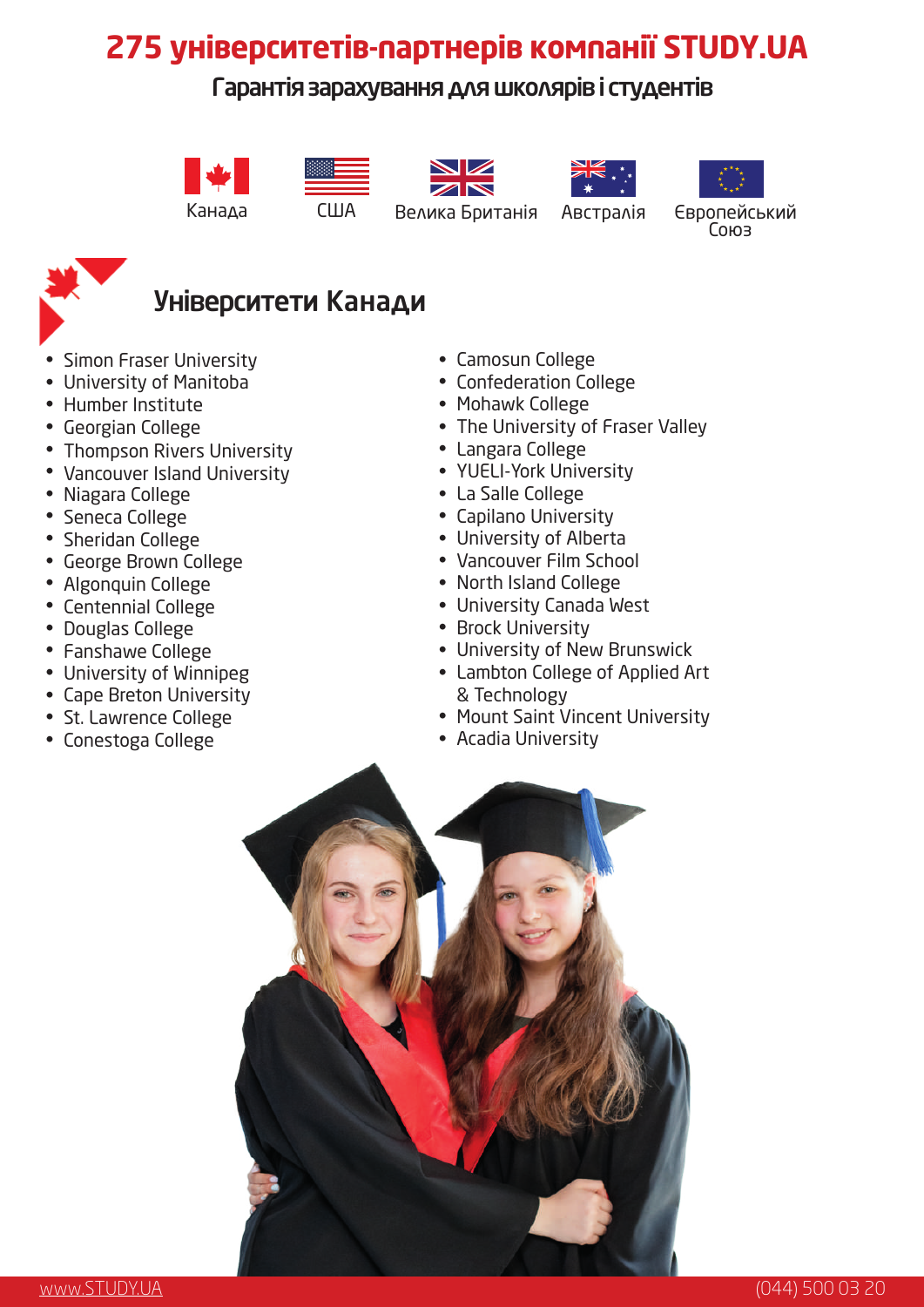

### Університети США

- Notre Dame de Namur University
- New England College
- Jefferson University
- Concordia College
- Pine Manor College
- University of Wisconsin Fox Valley
- Rider University
- The University of Tulsa
- Arizona State University
- Northeastern University
- Pace University
- Baylor University
- James Madison University
- Lopscomb University •
- Long Island University
- Lynn University
- Merrimack College
- Oglethorpe University
- Roosevelt University
- Royal Roads University
- Stenberg College
- Texas A&M University Corpus Christi
- The University of Vermont
- West Virginia University
- Western Washington University
- Widener University
- Curry College
- Illinois Institute of Technology
- Southern New Hampshire University
- The Regents of University of California
- Illinois State University
- Hofstra University
- Quinnipiac University
- LIU Brooklyn
- Fisher College
- American University
- University of South Carolina
- University of the Pacific
- Auburn University
- University of Utah
- University of Dayton
- University of Illinois, Chicago
- University of Kansas (KU)
- Louisiana State University
- Adelphi University
- University of Central Florida
- Florida International University
- University of Massachusetts, Boston
- Mercer University
- University of Mississippi
- American Collegiate (UCLA Extension)
- Florida Atlantic University
- Richard Bland College of William and Mary (progression to Virginia Tech)
- University of Massachusetts Boston
- University of Massachusetts Lowell
- University of Massachusetts Dartmouth
- University of Idaho
- University of New Hampshire
- Virginia Commonwealth University
- Oregon State University
- University of South Florida
- Colorado State University
- Marshall University
- George Mason University
- Drew University
- Saint Louis University
- The University of Alabama at Birmingham
- Washington State University
- Suffolk University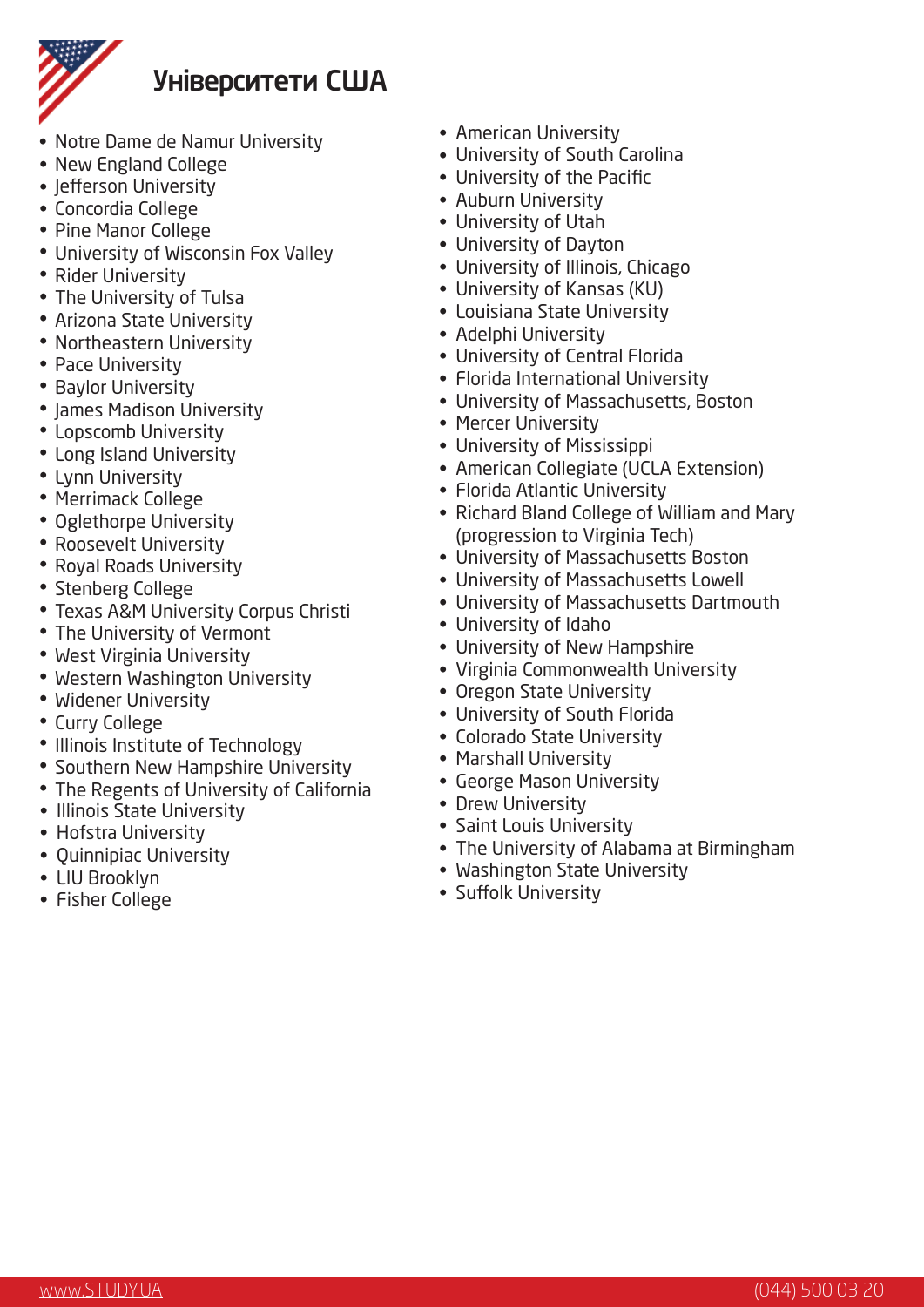

### Університети Великої Британії

Гарантований вступдобританських ВНЗ на програму Foundation приуспішності 75%.

- University of Portsmouth •
- Robert Gordon University Aberdeen
- University of Hertfordshire •
- Swansea University
- Birmingham City University
- Brunel University London
- Anglia Ruskin University
- University of Plymouth •
- University of Northampton
- Glasgow Caledonian University
- Newcastle University
- University of Manchester •
- Manchester Metropolitan University
- Queen's University Belfast
- University of East Anglia
- University of Exeter •
- University of Gloucestershire •
- University of Stirling •
- London South Bank University
- Coventry University •
- University of Sunderland •
- University of Hall •
- University of Reading •
- Queen's Mary University
- Royal Holloway, University of London
- Goldsmith University
- The Courtauld Institute of Art
- Birkbeck University
- Royal Veterinary College
- De Monfort University
- University of Greenwich •
- Bangor University
- University of Dundee •
- Istituto Marangoni
- University of Bristol •
- Aston University •
- Bournemouth University
- City, University of London
- Cranfield University
- Nottingham Trent University
- University of Birmingham •
- University of Brighton •
- University of Essex •
- University of Glasgow
- University of Liverpool
- University of Nottingham •
- University of Westminster •
- University of York •
- UWE Bristol •
- University of Aberdeen •
- BPP University
- Coventry University
- University for the Creative Arts
- The University Court of The University of Aberdeen
- London South Bank University
- Keele University
- Kingston University
- Lancaster University •
- Royal Holloway, University of London
- University of Huddersfield •
- University of Leeds
- University of Leicester •
- University of Lincoln •
- Liverpool John Moores University •
- University of Sheffield •
- University of Strathclyde •
- University of Surrey •
- University of Sussex •
- Coventry University London •
- Durham University



### Університети Австралії

- La Trobe University
- University of Newcastle Australia
- Western Sydney University
- University of Canberra
- Curtin University
- Edith Cowan University
- University of South Australia
- Deakin University
- Griffith University
- James Cook University •
- University of Western Australia
- The University of Adelaide
- Murdoch Institute of Technology
- University of Sydney

• Charles Sturt University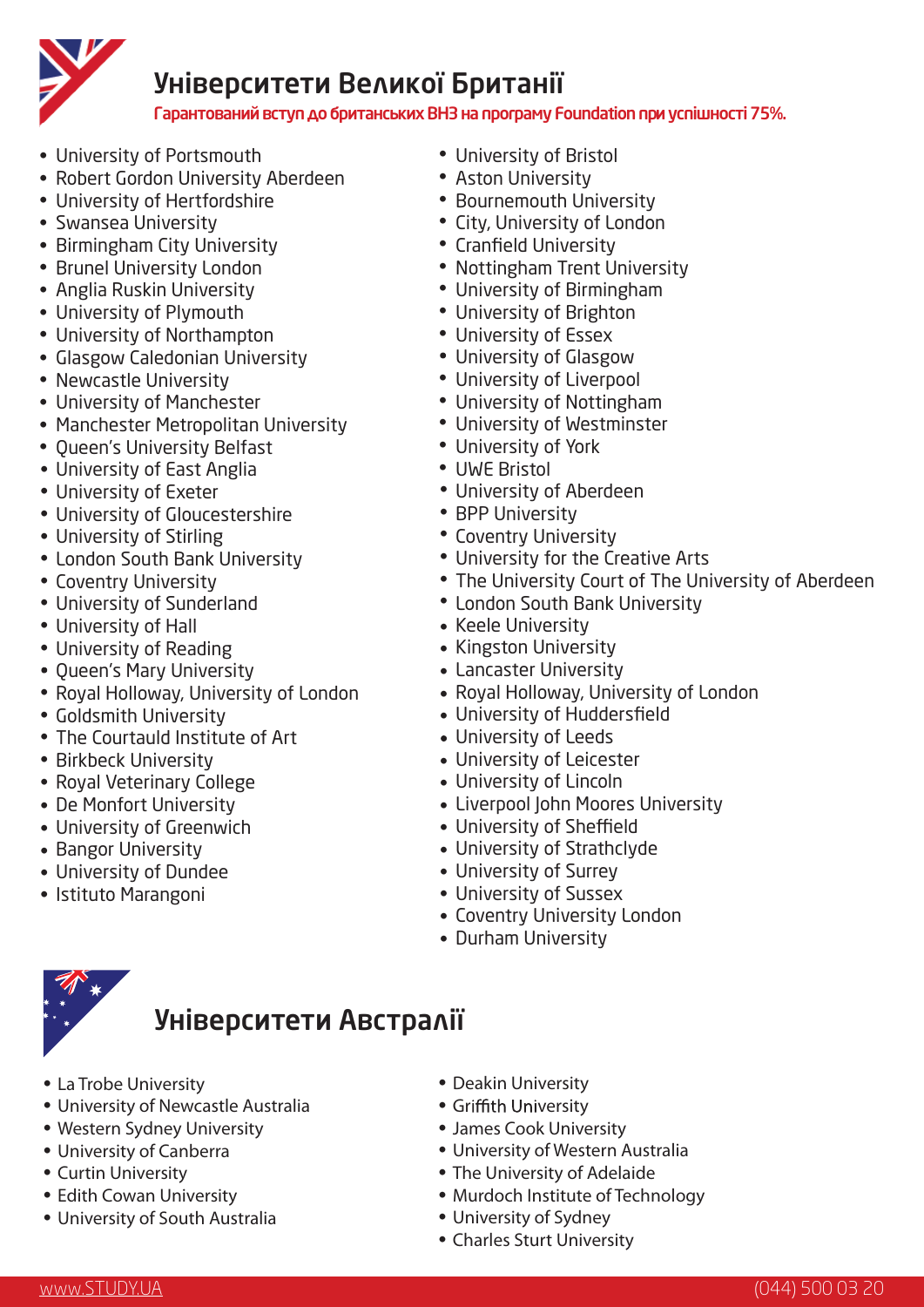

## Університети Європейського Союзу

#### **Австрія**

- Webster Vienna Private University
- Modul University Vienna

#### **Польща**

- Lazarski University
- Collegium Civitas
- University of Wroclaw ENGLISH language
- Kozminski University
- SWPS University of Social Sciences and Humanities
- International University of Logistics and Transport in Wroclaw
- University Vistula •
- WSB University in Gdansk •
- Polish-Japanese Academy of Information Technology
- University of Economy WSG •
- Wroclaw University of Economics
- Vincent Pol University in Lublin
- University of Business and Administration in Gdynia
- Jagiellonian University in Krakow
- WSB University in Wroclaw

#### **Чехія**

- Czech College
- Metropolitan University Prague
- Anglo-American University
- MSM
- University of New York in Prague •
- Prague College

#### **Естонія**

- Estonian Entrepreneurship University of Applied Sciences
- University of Tartu
- Tallinn University of Technology

#### **Латвія**

• Riga Stradins University

#### **Іспанія**

- Instituto Europeo di Design
- Les Roches Marbella
	- Escuela Superior De Alta Gestion De Hotel
- Universidad Católica San Antonio de Murcia (UCAM) •
- EU Business School
- Universidad Carlos III de Madrid •
- Graduate School of Management in Barcelona (GSMB)
- GBSB Global Business School •

#### **Італія**

- Istituto Marangoni
- Ca Foscari University of Venice
- Università Cattolica del Sacro Cuore

#### **Франція**

- Istituto Marangoni
- IESEG School of Management
- IMT Atlantique Bretagne Pays de la Loire

#### **Ірландія**

- Trinity College Dublin
- Dublin Institute of Technology
- Dublin Business School
- National College of Ireland
- DIFC
- Irish American University, American College Dublin
- Dorset College Dublin
- Athlone Institute of Technology •
- Griffith College •

#### **Литва**

- Lithuanian University of Health Sciences
- ISM University of Management & Economics

#### **Кіпр**

- UCLAN University of Central Lancashire Cyprus
- University of Nicosia